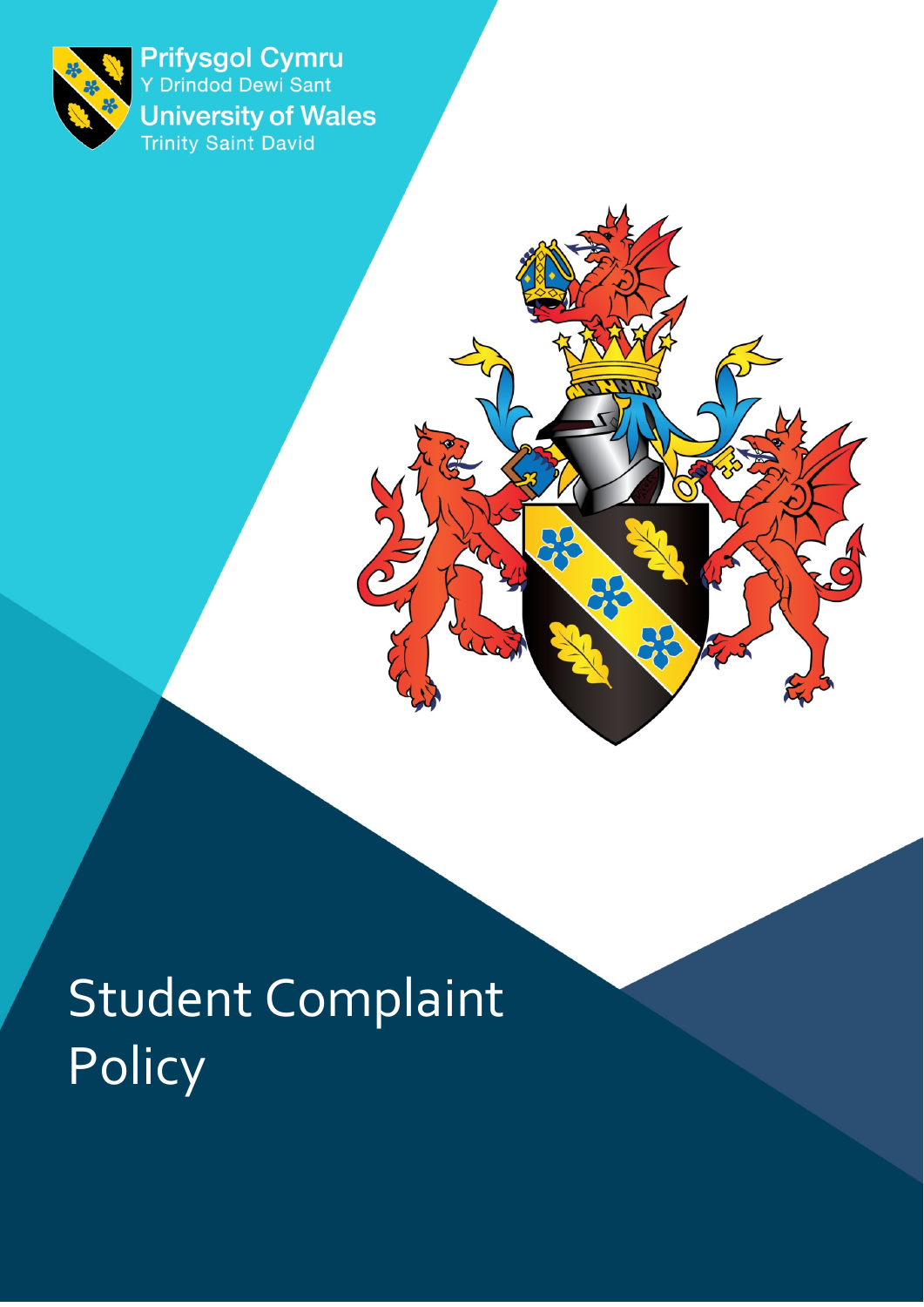#### Contents 1

| 1.  |  |
|-----|--|
| 2.  |  |
| 3.  |  |
| 4.  |  |
| 5.  |  |
| 6.  |  |
| 7.  |  |
| 8.  |  |
| 9.  |  |
| 10. |  |
| 11. |  |
| 14. |  |
| 15. |  |
| 16. |  |
| 17. |  |
| 18. |  |
| 19. |  |
| 20. |  |
| 21. |  |
| 22. |  |
| 23. |  |
| 24. |  |
| 25. |  |
| 26. |  |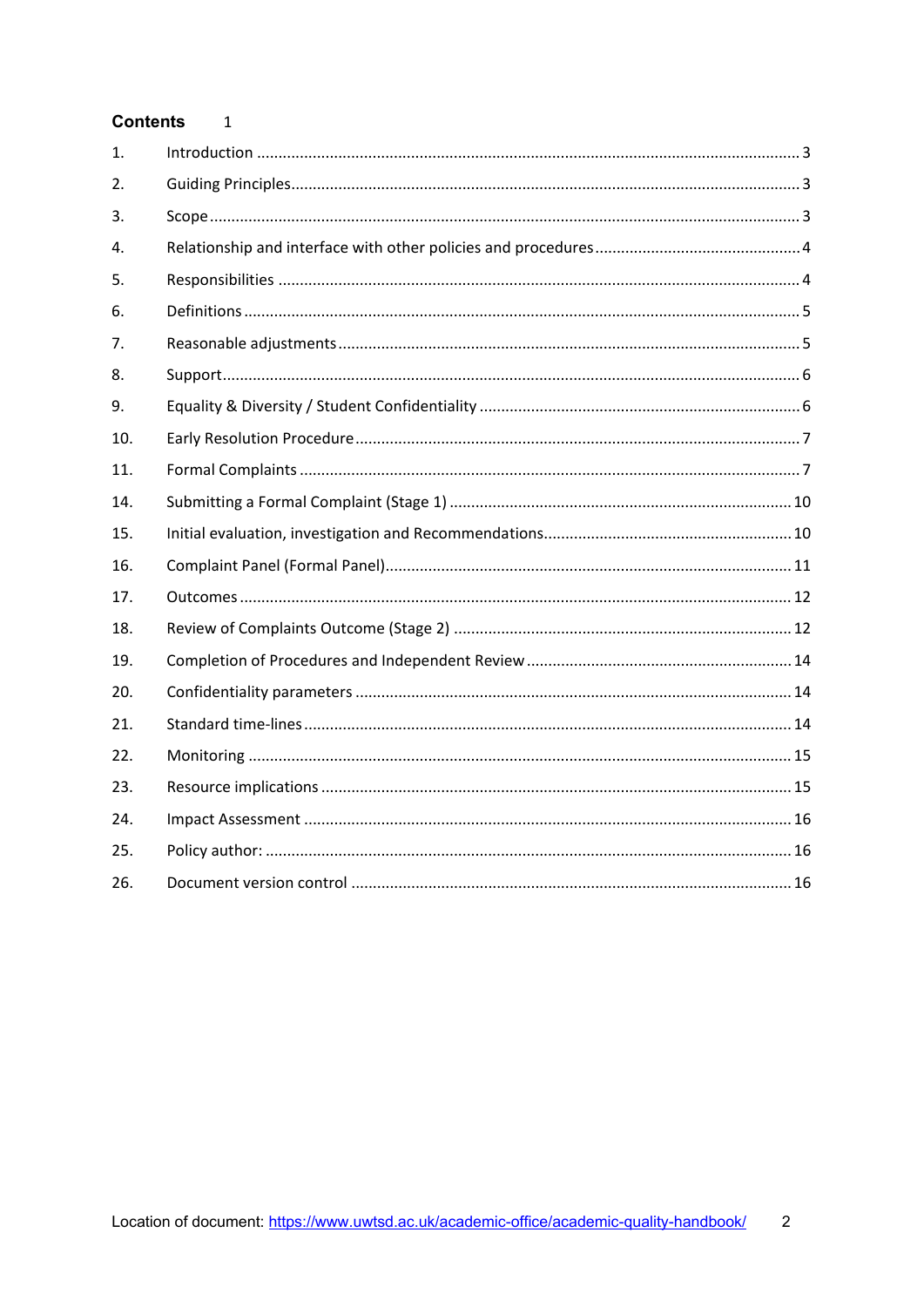# <span id="page-2-0"></span>**1. Introduction**

- 1.1. This policy covers the University's procedures in relation to complaints and concerns arising in the course of study.
- 1.2. The policy adopts the principles and good practice from a number of sector documents:
	- OIA: The Good Practice Framework: complaints and complaints (2016)
	- UK Quality Code for Higher Education: Advice and Guidance: Concerns, Complaints and Appeals (2018)

# <span id="page-2-1"></span>**2. Guiding Principles**

- 2.1. The policy aims to ensure that complaints procedures are conducted in a fair and transparent manner, ensuring that any cases are dealt with in timely manner by appropriately independent staff, with outcomes proportional to the case.
- 2.2. Remedies normally aim to return the student to the position that they would normally have been in, had the failing identified in the complaint not occurred.
- 2.3. The standard of proof to be applied is balance of probabilities.
- 2.4. This policy is designed to enable students to raise legitimate concerns without fear of disadvantage or recrimination and to enable the University, in turn, to be able to investigate such concerns in full.
- 2.5. The University is able to give formal consideration to complaints channelled through the Students' Union or, in the case of a complaint from a group of students, by representatives from the group. However, the University is unable to respond or give formal consideration to complaints by other third parties or to anonymous complaints under this procedure.
- 2.6. The University may terminate consideration of complaint if it considers it to be frivolous or vexatious.

#### <span id="page-2-2"></span>**3. Scope**

- 3.1. This policy applies to all students, at any level of study, registered directly (or having been registered in the previous 3 months) at the University of Wales Trinity Saint David.
- 3.2. For students registered at collaborative partnership institutions or at Constituent Colleges of the University, procedures from that institution are followed in the first instance. Students who are not satisfied with the outcome of a complaint raised with the partnership institution are then entitled to submit a formal complaint to the University under this policy.
- 3.3. This policy covers complaints while on placement or exchange where the service provided by that provider has impacted on the learning experience.
- 3.4. Complaints concerning services provided by another organisation need to be directed to that organisation. For example, if you wish to make a complaint about the Students' Union, you need to raise the complaint through their procedures.
- 3.5. Complaints about staff will be referred to the appropriate HR procedure; this procedure will have separate timelines from those outlined in this policy.
- 3.6. Complaints about other students will be referred to the appropriate policy (e.g. Non-Academic Misconduct), which will have separate timelines from those outlined in this policy.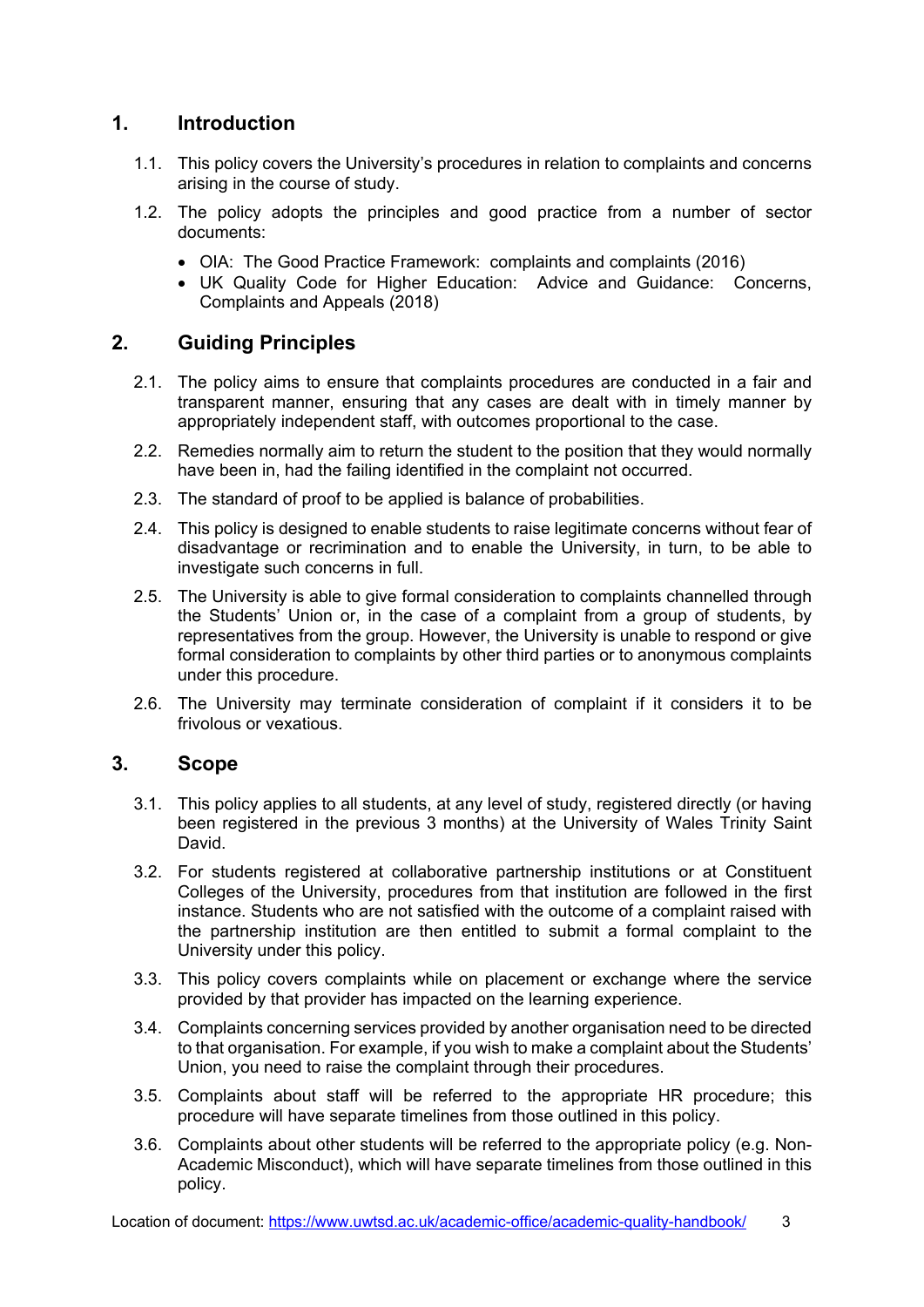- 3.7. This policy excludes complaints made about Freedom of Information (FoI) access requests which are handled separately.
- 3.8. This policy excludes external complaints about the University which are handled separately.
- 3.9. The University will not consider any complaint where the main issues complained about took place more than 3 years before the complaint is received.
- 3.10. The following are normally not dealt with under the complaints process:
	- 3.10.1. A concern about a decision made concerning progression, academic assessment and awards.
	- 3.10.2. Dissatisfaction about the outcome of an academic misconduct or disciplinary process.
	- 3.10.3. Concern about a decision made under other specific policies, e.g. support for study, fitness to practise.
- 3.11. Complaints about payments from Student Finance should be raised with that organisation using their complaints procedure

### <span id="page-3-0"></span>**4. Relationship and interface with other policies and procedures**

- 4.1. There are a number of policies and procedures that are connected to the Student Complaint Policy, including:
	- Academic Misconduct Policy
	- Dignity at Work procedure
	- Fitness to Practise Policy
	- Support for Study Policy
	- Mitigating Circumstances Policy
	- Non-Academic Misconduct Policy
	- Professional Relationship Policy
	- Strategic Equality Plan
- 4.2. As part of the initial assessment of any case, the University will consider which policy/ies is/are the most appropriate to be used.
- 4.3. The University will reassess this as appropriate and may change or add procedures as appropriate. It may be the case that two policies are run in parallel or it could be the case that one procedure follows the other where a case contains elements belonging to more than one policy (e.g. a complaint contains elements of nonacademic misconduct or bullying).
- 4.4. Where two or more policies or procedures are applicable at the same time, normally one policy will be the primary policy in terms of process.
- 4.5. Students will be informed which policy, policies and /or procedures are used in their case and in which order.

#### <span id="page-3-1"></span>**5. Responsibilities**

- 5.1. University Responsibilities:
	- 5.1.1. Complaints are overseen by Council.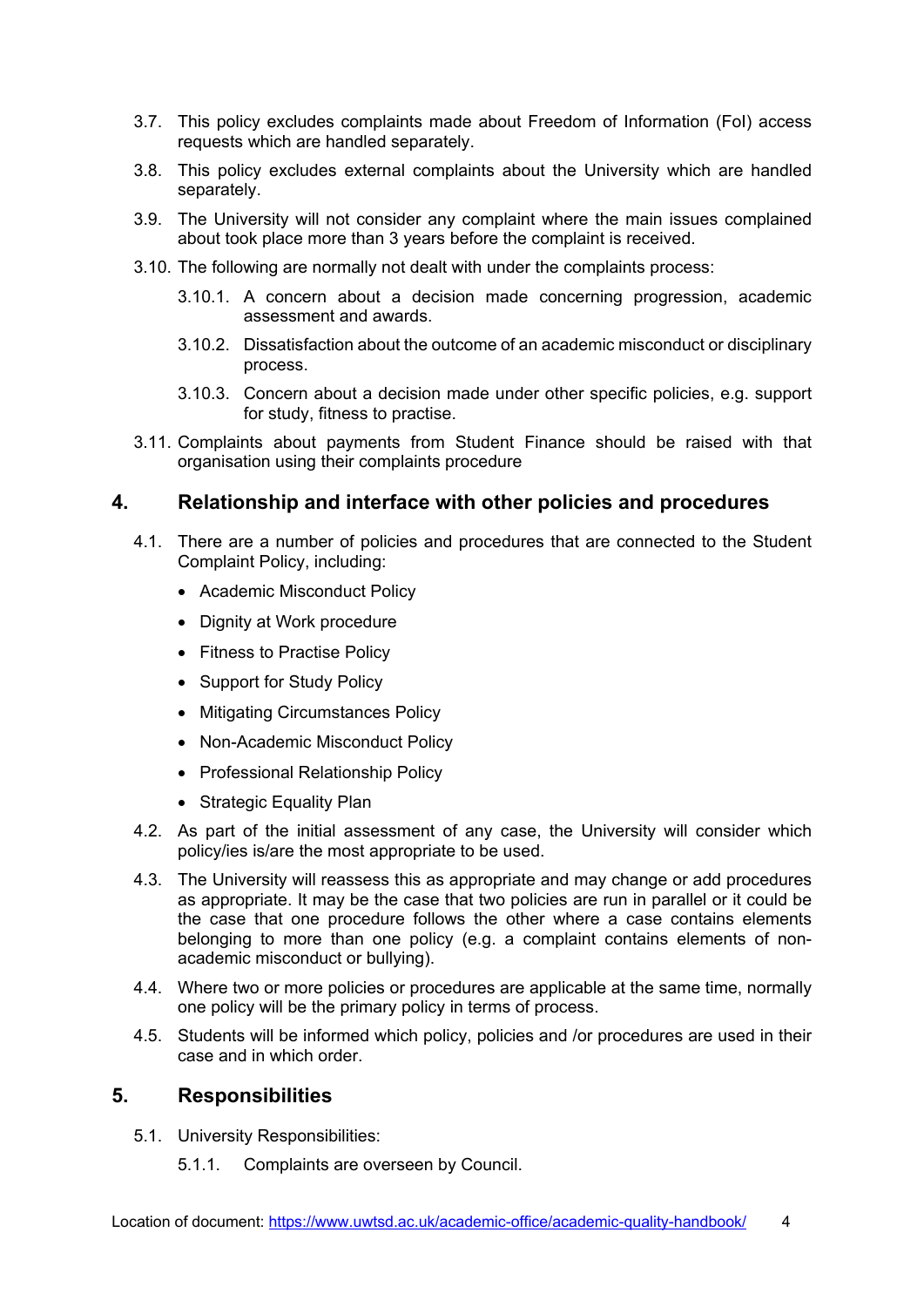- 5.1.2. The policy and procedural framework are overseen on behalf of Senate by the Associate Pro Vice-Chancellor (Academic Experience).
- 5.1.3. Case Officers fulfil a range of roles in relation to an academic complaint, including undertaking an initial assessment, undertaking an investigation, making a recommendation as to whether a case needs to proceed to a Formal Panel, and making a recommendation relating to an outcome. A case may have more than one Case Officer, each with a specific role in relation to the case.
- 5.1.4. A Senior Officer, not involved at any previous stage, will undertake the review of a complaint.
- 5.1.5. Deans of Institutes and Directors / Heads of Professional Units are responsible for ensuring that the procedures outlined in this policy are used appropriately, particularly in relation to any cases at an informal stage.
- 5.1.6. Programme Managers are responsible for dealing appropriately and in line with the policy with informal concerns.
- 5.2. Student Responsibilities
	- 5.2.1. Students are responsible for:
		- 5.2.1.1. Submitting the complaint on the appropriate form.
		- 5.2.1.2. Submitting the complaint to the appropriate University Office within the timeframe.
		- 5.2.1.3. Providing any supporting evidence relating to their complaint.
		- 5.2.1.4. Awareness of University regulations.
		- 5.2.1.5. Regularly checking their University email and the information provided through the student portal.

# <span id="page-4-0"></span>**6. Definitions**

- 6.1. With regard to Complaints the following definitions are used:
	- 6.1.1. **"Complaint"** an expression of dissatisfaction by one or more students about an action or lack of action, or about the standard of service provided by the University or on behalf of the University.
	- 6.1.2. **"Student"** any person enrolled or registered to follow a Programme of Study or module(s) offered by the University and persons who have been students of the University for up to 3 months after they have left the University.
- 6.2. Where a group complaint has been made either individually or through an approved representative, they take the role of the student throughout the policy.
- 6.3. All students are allowed to nominate a named representative, e.g. to accompany them to any meetings or in relation to communication about their case. Legal representation is only allowed in exceptional circumstances.

### <span id="page-4-1"></span>**7. Reasonable adjustments**

7.1. If you have registered a disability or learning difficulty with the University, then you may find it beneficial to receive additional support to help you with the process. If so, please contact Student Services or equivalent at the Collaborative Partnership Institutions at which you are studying, which is a useful source of advice and can assist with supplying the relevant documentation in an alternative format.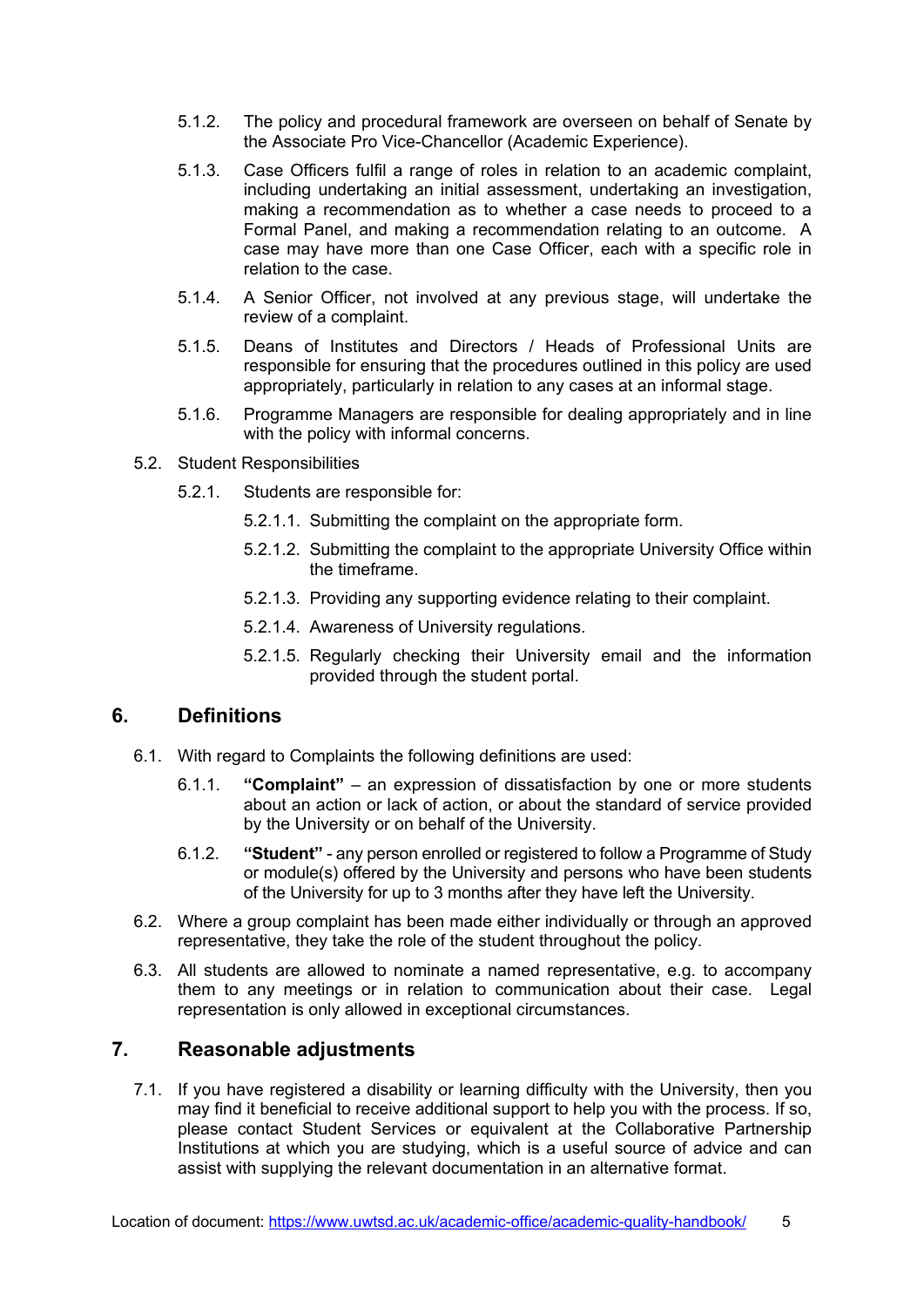- 7.2. If you expect to find it difficult to meet the deadlines expressed in this Policy because of a registered disability or learning difficulty, you should inform the University of this, ideally before the relevant deadline elapses. Additional time may be granted for submissions that meet these grounds.
- 7.3. Where students have not already formally declared a disability to the University prior to the start of a complaint process, they are advised to make such a declaration as soon as possible during the formal processes so that appropriate reasonable adjustments may be made to accommodate this.
- 7.4. The Student Services Department or equivalent at Collaborative Partnership Institutions will make the decision in relation to the exact nature of any reasonable adjustments needed, in consultation with the student and ensuring external advice is taken as appropriate. The complaint process may be suspended until reasonable adiustments have been put in place.
- 7.5. Reasonable adjustments will be made as appropriate in relation to the complaint process and communicating the outcome for all students who have a declared disability or other health issues.
- 7.6. All students will have the right to be accompanied by a person of their choosing at any meeting associated with the complaint process and is required to inform the University in writing in advance of any meeting or panel whether they intend to be accompanied. Legal representation is only allowed in exceptional circumstances. Such a request for legal representation needs to be made in writing to the Office of the Associate Pro Vice-Chancellor (Academic Experience). The accompanying person shall not normally contribute to the discussions.

# <span id="page-5-0"></span>**8. Support**

- 8.1. Students are able to approach their Programme Manager or appropriate University officer to discuss informally any concerns that they have in relation to their course or service delivered by the University.
- 8.2. Once a complaint has been submitted formally, advice and guidance can be sought from an Academic Quality Officer.
- 8.3. In addition, the Students' Union offers students help and support in navigating University policies and procedures, and resolving issues and problems.
- 8.4. Students are also able to seek support from the Student Services Department throughout the process.
- 8.5. Support in terms of advice and guidance for the student through the process will not be provided by the same member of staff that makes a judgement in the case.
- 8.6. Members of staff within the Institutes or Professional Services are able to seek advice and guidance from the Academic Office in relation to complaints processes.

# <span id="page-5-1"></span>**9. Equality & Diversity / Student Confidentiality**

9.1. The University is committed to promoting equality and diversity in all its activities. In particular, this Policy should be read in conjunction with the University's statements and policies in relation to Equality & Diversity and Student Confidentiality. Students who submit a complaint will not suffer any disadvantage as a result of doing so and the student's privacy and confidentiality will be respected at all stages of the process. In submitting a complaint, however, students must accept that limited disclosure of all or part of their submission will be required to enable investigation of their case to proceed.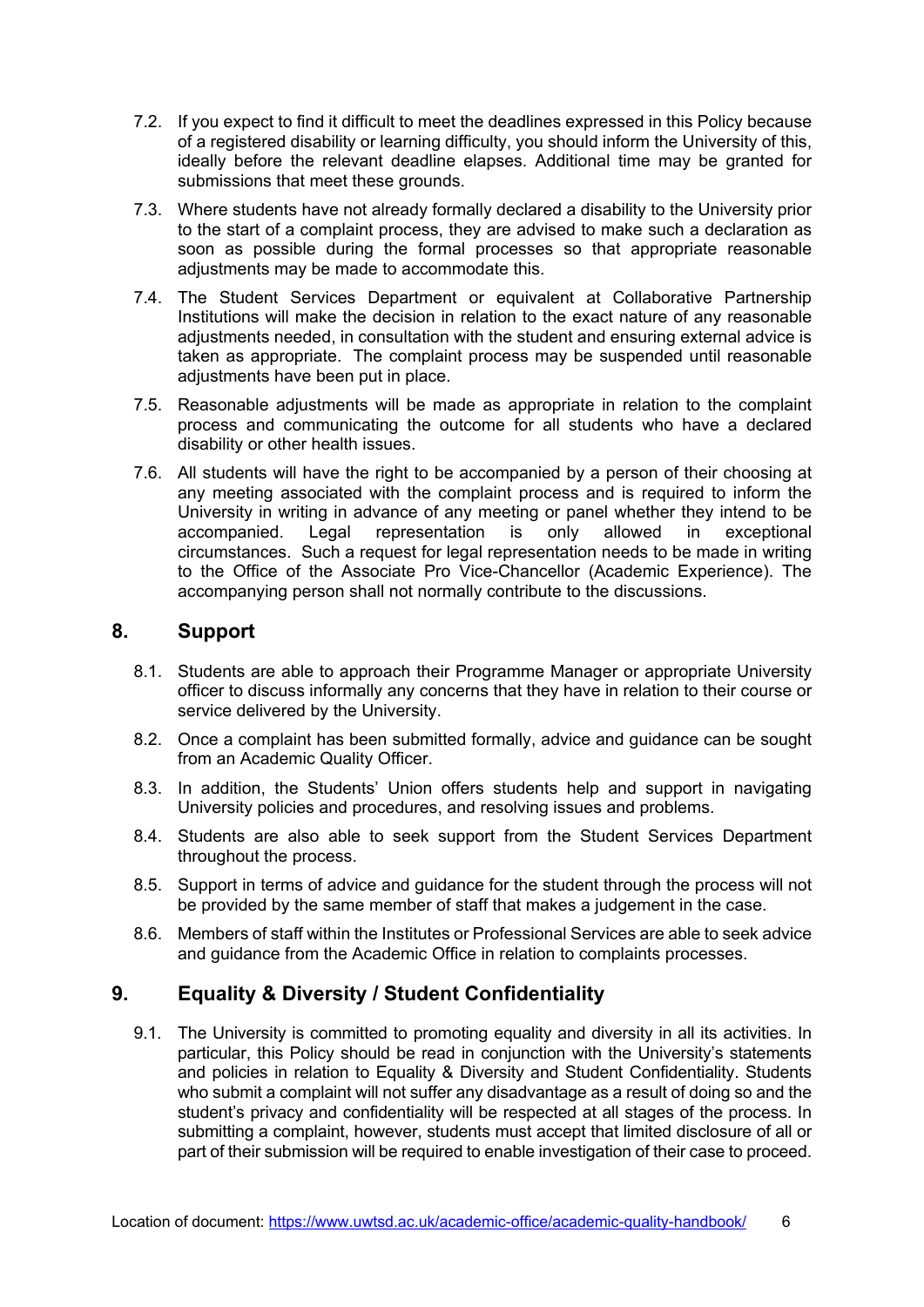9.2. Students have the right to expect that everyone who responds to, investigates, or adjudicates upon an appeal will do so impartially. No individual, including assessors, will be permitted to act in any manner in a case in which they have a material interest or in which any actual or potential conflict of interest may arise.

### <span id="page-6-0"></span>**10. Early Resolution Procedure**

- 10.1. Most complaints can be resolved simply and swiftly in an informal manner, at a local level, by discussing the issue or concern with the relevant person.
- 10.2. For issues relating to a module or a programme of study, the relevant person will normally be the Programme Manager or the Academic Director.
- 10.3. For concerns relating to services provided by the University, the relevant person will normally be the manager of the department or service concerned.
- 10.4. The University encourages students to raise matters of concern as soon as they arise. The University seeks, in turn, to find effective remedies to those concerns as quickly as possible and with minimum disruption.
- 10.5. A student or group of students who express a specific concern about the provision of a Programme of Study, or a related academic or support service should, where appropriate, seek to resolve the matter through their Student Representatives, including, where appropriate, their Students' Union officers and Year Tutors or Personal Tutors. Staff-Student Committees can also be used for this purpose. The University will make every effort to address the concern at this stage.
- 10.6. At the informal level, remedies that may be offered include:
	- 10.6.1. An apology;
	- 10.6.2. Agreed remedy to learning environment or course;
	- 10.6.3. Resolution of the concern, e.g. access to service; time table or room change made;
	- 10.6.4. Mediation and conciliation (only by Academic Director or Head of Professional Unit);
	- 10.6.5. A financial remedy not exceeding £500; (only by Academic Director or Head of Professional Unit);
	- 10.6.6. Restitution of damage (only by Academic Director or Head of Professional Unit);
	- 10.6.7. Restorative justice (only by Academic Director or Head of Professional Unit).
- 10.7. If an issue or concern cannot be resolved through the informal complaints procedure, the student can raise a formal complaint.

### <span id="page-6-1"></span>**11. Formal Complaints**

- 11.1. Where a Formal complaint has not been raised through the Early Resolution process and it would have been appropriate, the complaint may be referred back to that level.
- 11.2. All complaints will be handled by an appropriately independent member of the University.
- 11.3. References in this policy to steps or actions by specific University post holders shall be read as including reference to their nominees. In addition, in order to avoid delays or potential conflicts of responsibilities, other staff members may undertake tasks allocated to specific post holders.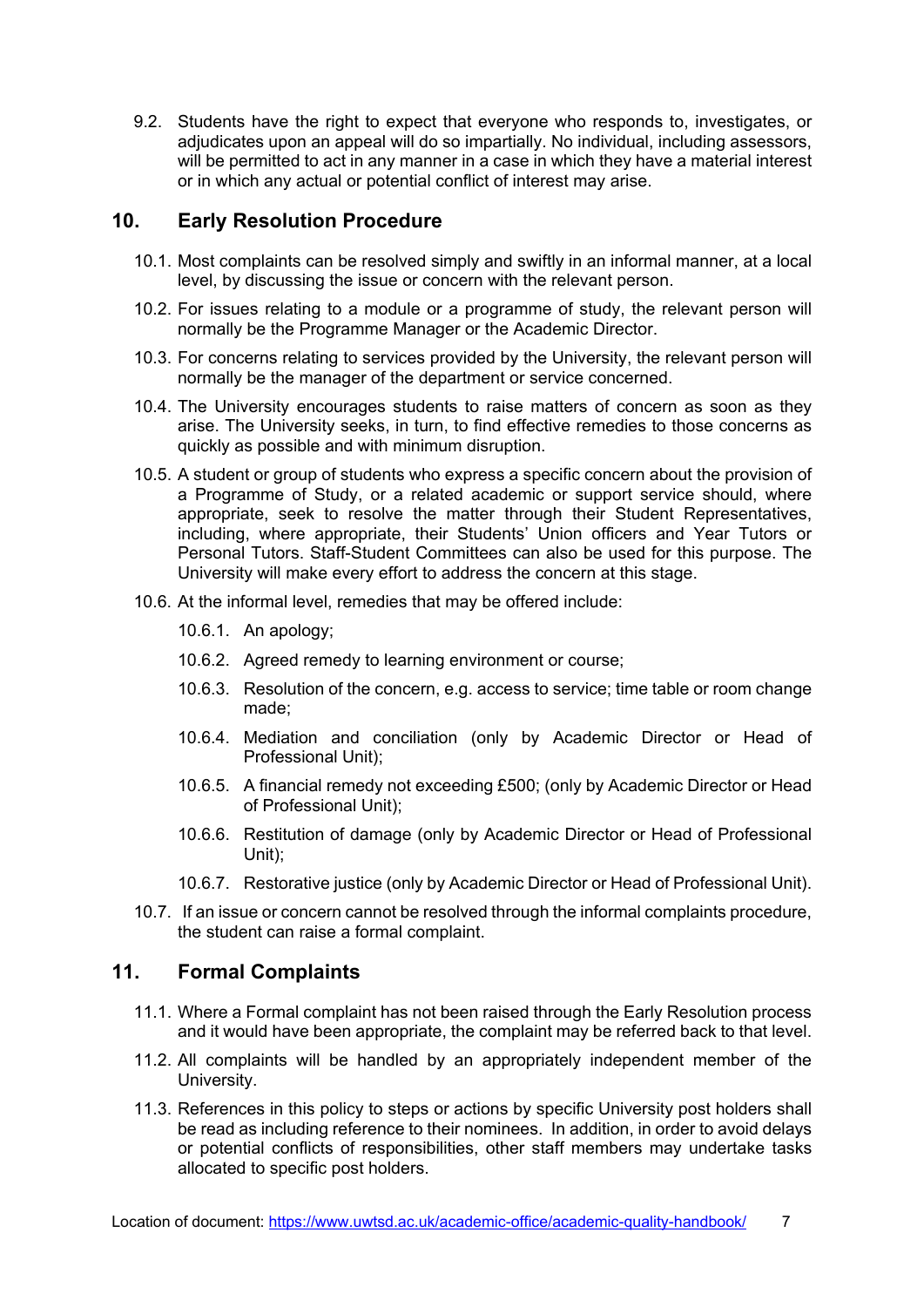- 11.4. Procedures for complaints, outlined in this policy, describe the University's internal processes. Whilst seeking to ensure consistency of approach and application, the University reserves the right to vary the precise details of the procedure applied to the circumstances of a particular case and will inform the student when this is necessary.
- 11.5. The University will wherever possible seek to adhere to the time limits outlined within these procedures, but in cases where there are special circumstances which require variance from specified time limits, the student will be advised of the reasons for this.
- 11.6. During the application of this policy the University reserves the right to adjourn any complaints investigation or panel and reconvene at a later date.
- 11.7. It is expected that students, their representatives and staff will act reasonably and fairly towards each other and will treat the complaint process with respect. Where students/staff contravene Dignity at Work principles, the University may take disciplinary action.
- 11.8. Complaints processes normally do not include meetings that require the presence of the student. Where a student is invited to a meeting, the University reserves the right to proceed with such a meeting in the absence of the student, subject to the student having been properly notified of the date and time of the meeting. Where the student decides to leave any meeting associated with the complaint process the University reserves the right to continue with such a meeting. Where appropriate, students will be offered the opportunity to attend meetings electronically if attendance in person is not possible.
- 11.9. Where the complaint process includes a meeting with the student, the student will be invited to such a meeting, normally at least two days before the meeting.
- 11.10. Where the student has communicated in response to a meeting notification that they are not able to attend a meeting for a good reason, the University will normally rearrange the date of such a meeting.
- 11.11. The student will have the right to be accompanied by a person of their choosing at any meeting associated with the complaint process and is required to inform the University in writing in advance of any meeting or panel whether they intend to be accompanied. Legal representation is only allowed in exceptional circumstances. Such a request for legal representation needs to be made in writing to the Office of the Associate Pro Vice-Chancellor (Academic Experience). The accompanying person shall not normally contribute to the discussions.
- 11.12. No meetings will be recorded and the University does not allow for any meetings to be recorded covertly. Notes or minutes will be provided for each meeting held.
- 11.13. Students will be supplied with a copy of this policy and procedures and will be made aware of the identity of the Case Officer(s).
- 11.14. The University will ensure that all written records related to the case are clear, accurate, and appropriate and will be stored in accordance with relevant data protection legislation.

# **12. Anonymous Complaints**

12.1. Anonymous complaints will not normally be dealt with under the Student Complaints Policy as this has the potential to create unfairness within the process, particularly where allegations are made against another student and/or member of staff. Anonymous complaints may also impede the investigation and restrict the outcomes available.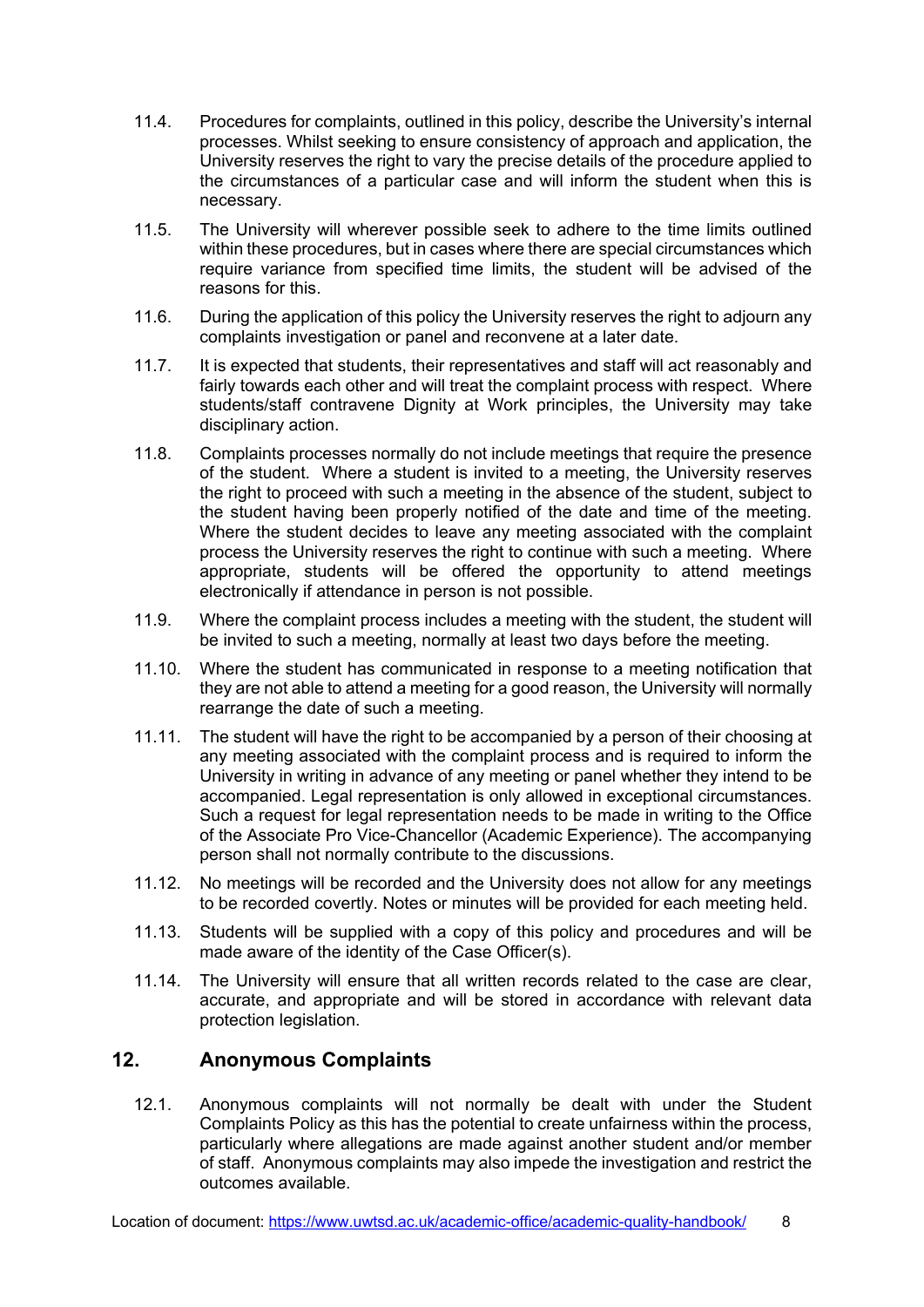- 12.2. In exceptional circumstances and for justifiable reasons related to confidentiality, the University may consider keeping the identity of the complainant anonymous.
- 12.3. Where a student believes that they have sufficient justification to remain anonymous, they should submit their reasons in writing to the Academic Office for consideration. The Academic Office will inform them of the outcome of the request to remain anonymous within 7 days.
- 12.4. The University will treat any information and supporting evidence submitted as part of a complaint with sensitivity and in accordance with University Data Protection policies.
- 12.5. Students will not be treated negatively as a result of submitting a complaint. If a student suspects that they are receiving negative treatment as a result of submitting a complaint, they should contact the Academic Office.

### **13. Group Complaints**

- 13.1. Where a number of students are affected by the same issues of complaint at the same time, a group complaint may be submitted.
- 13.2. A group complaint may proceed under the following conditions:
	- 13.2.1. All members of the group must agree in writing that they nominate one student to act as the spokesperson for the group using the Group Consent Form. A copy must be submitted along with the complaint.
	- 13.2.2. The group spokesperson consents to represent the views and act on behalf of the group.
	- 13.2.3. Each member of the group must confirm (and be able to demonstrate) that they have been affected by the same issues outlined within the complaint. The University reserves the right to exclude a member from a group complaint where this cannot be demonstrated. Where this occurs, the student may be advised to pursue an individual complaint.
	- 13.2.4. Each member of the group confirms that they understand and agree that they would be required to collectively agree whether or not they accept the complaint outcome including any proposed practical remedy
	- 13.2.5. Each member of the group confirms agreement to all evidence submitted by the group spokesperson
- 13.3. Where a group complaint is submitted, the University will liaise with the spokesperson about matters relating to the group complaint.
- 13.4. Where attendance at a Formal Panel is required, the University reserves the right to restrict attendance to a limited number of group members, including the group spokesperson, as required.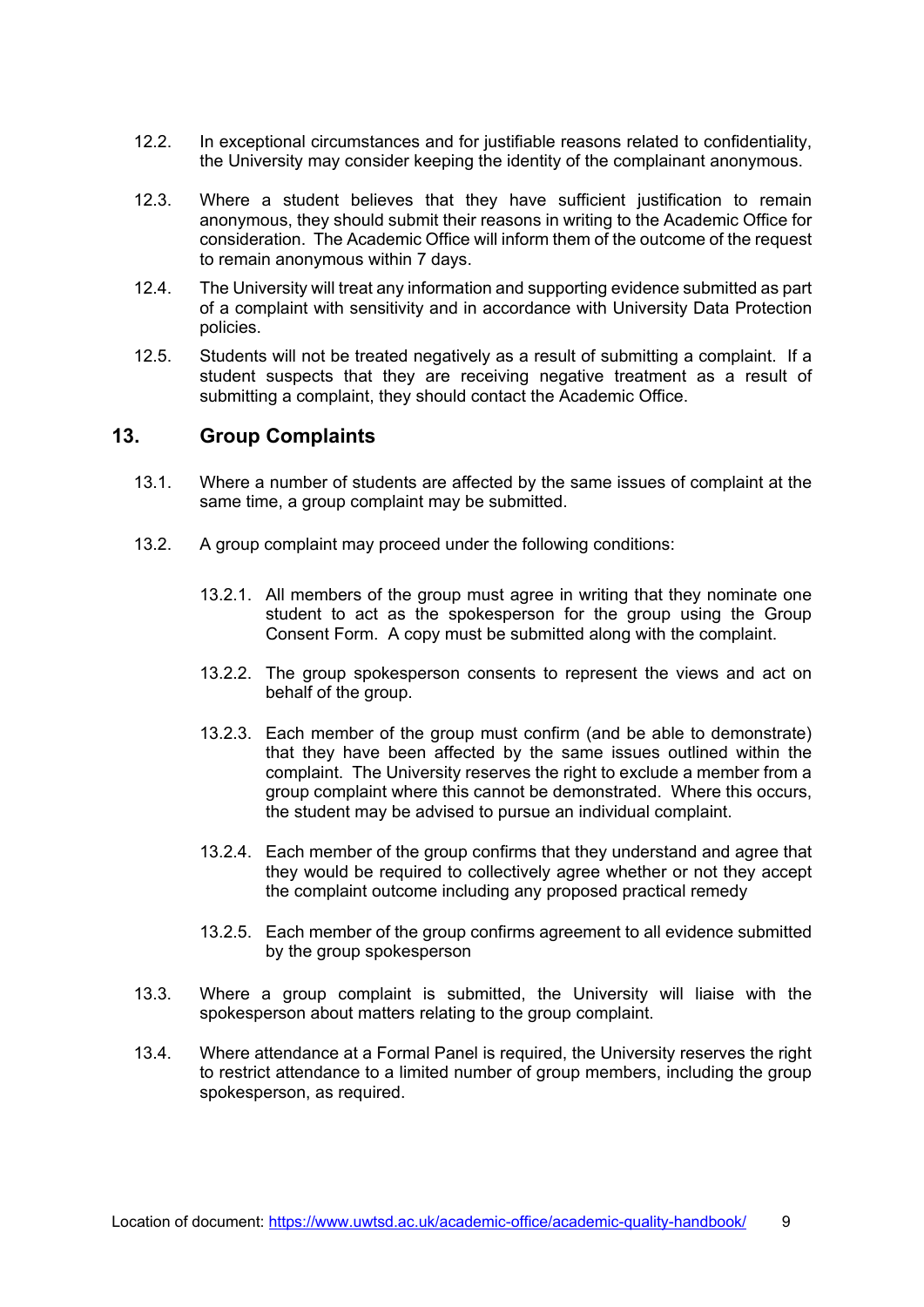# <span id="page-9-0"></span>**14. Submitting a Formal Complaint (Stage 1)**

- 14.1. The Complaint shall be sent to the Office of the Associate Pro Vice-Chancellor (Academic Experience) on the University's Complaint Form.
- 14.2. In the case of a group complaint, a Group Consent Form must be submitted with the University's Complaint Form.
- 14.3. Formal complaints must be received no more than 1 month after the informal procedure has ended (where appropriate) and normally no more than 6 months after the main issues complained about occurring.
- 14.4. Simple notice of complaint given in writing by a student within the above deadline shall not be deemed to constitute a complaint and shall not be accepted.
- 14.5. Formal complaints received after these deadlines will be deemed to be out of time and will not be considered unless there is independent evidence to show compelling reasons as to why the formal complaint was not raised in a timely manner.
- 14.6. The University will not consider any complaint where the main issues complained about took place more than 3 years before the complaint is received.
- 14.7. Where a complaint is deemed out of time, the University will issue a Completion of Procedures Letter on request, noting the reason why the complaint was not considered and advising the complainant that they may be able to take their complaint to the Office of the Independent Adjudicator (OIA) for Higher Education.

#### <span id="page-9-1"></span>**15. Initial evaluation, investigation and Recommendations**

- 15.1. On receipt of a complaint, a Case Officer shall be appointed.
- 15.2. Care will be taken to ensure that the Case Officer appointed is impartial and not implicated. The Case Officer is normally a member of University staff, but could, in exceptional circumstances, be external to the University.
- 15.3. If there are any concerns in relation to the Case Officer, parties are asked to express those concerns in writing to the Office of the Associate Pro Vice-Chancellor (Academic Experience) who will consider any such concerns.
- 15.4. The Case Officer shall undertake an initial evaluation to check that the complaint:
	- 15.4.1. is submitted under the correct procedures;
	- 15.4.2. does not refer to the behaviour or personal conduct of another student or member or staff, in which case it will be referred to the appropriate procedure;
	- 15.4.3. is submitted within any deadline;
	- 15.4.4. is in the required format;
	- 15.4.5. in addition, the Case Officer will assess whether the case requires particularly swift action.
- 15.5. As a result of the initial evaluation, the Case Officer will make a determination as to whether:
	- 15.5.1. mediation or conciliation may be suitable; or
	- 15.5.2. the complaint should be referred back to the early resolution procedure; or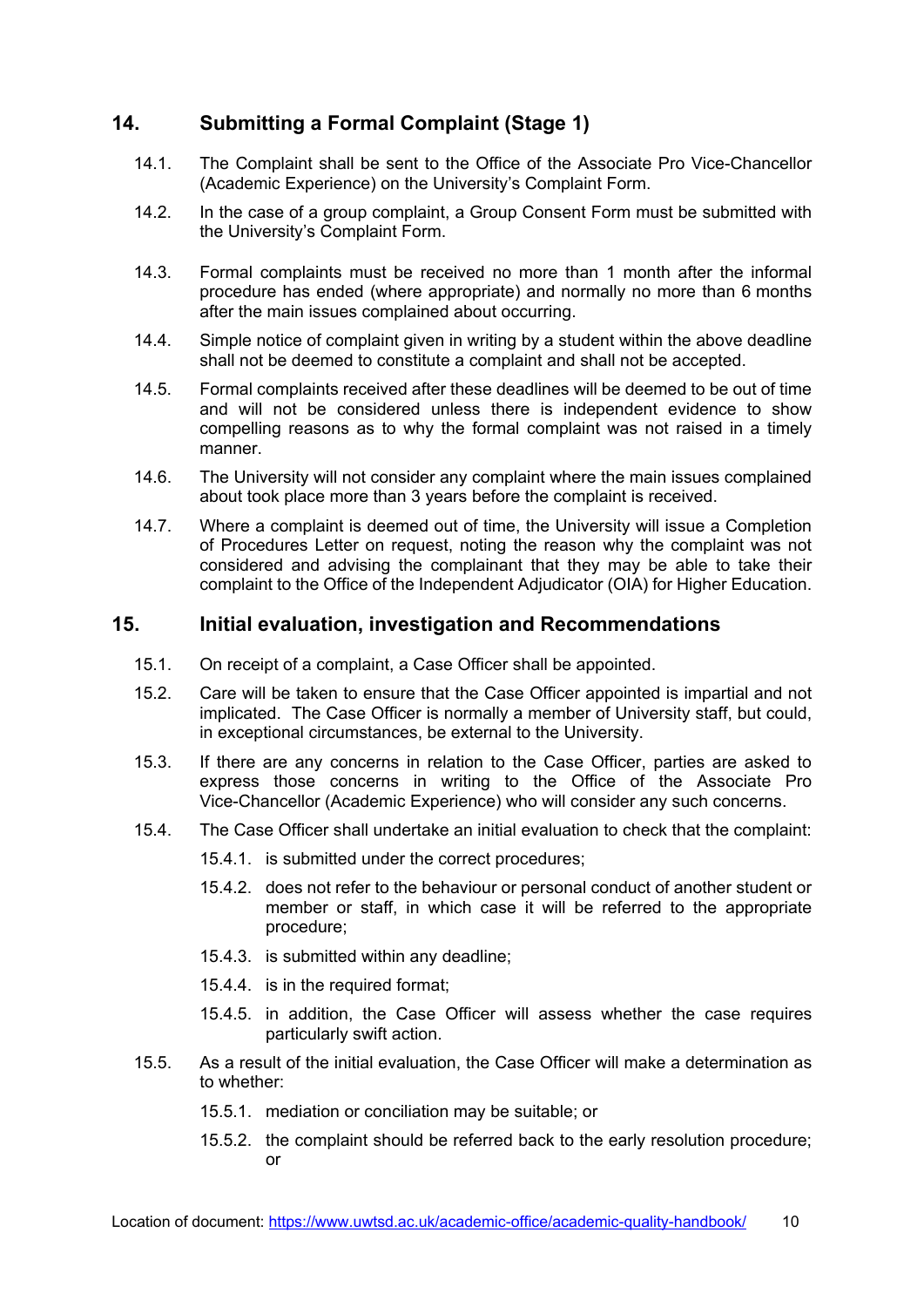- 15.5.3. if the complaint needs to be taken forward under the formal processes; or
- 15.5.4. if the complaint is deemed to lack evidence, be frivolous or vexatious and should not be taken forward; or
- 15.5.5. the complaint is deemed out of time.
- 15.6. Where a complaint is deemed out of time, the University will issue a Completion of Procedures Letter on request, noting the reason why the complaint was not considered and advising the student that they may be able to take their complaint to the Office of the Independent Adjudicator (OIA) for Higher Education.
- 15.7. Where the case proceeds to investigation, the Case Officer will normally forward the complaint to the relevant senior university officer(s). The relevant senior university officer shall raise the matter with any appropriate member(s) of staff and shall submit an initial report to the Academic Office within 21 days which sets out the findings of their investigation and, where appropriate, makes recommendations on possible remedies to the complaint.
- 15.8. On receipt of the initial report from the relevant university officer, the Case Officer may request a meeting (either in person or virtually) with the complainant, members of staff and/or request additional evidence/clarifications from any of the parties involved.
	- 15.8.1. The meeting(s) will seek to:
		- 15.8.1.1. clarify statements made in the formal complaint;
		- 15.8.1.2. confirm the details of the complainant's stated desired outcome;
		- 15.8.1.3. share the main points in the initial report.
	- 15.8.2. If required, the complainant shall be invited to communicate via alternative means.
	- 15.8.3. Legal representation is only allowed in exceptional circumstances.
- 15.9. On completion of the investigation, a final complaint investigation report shall be produced.
- 15.10. This report will make a recommendation to the Student Case Review Group as to whether the case needs to proceed to a panel.
- 15.11. If the recommendation is not to proceed to a panel, the recommended outcomes should be in line with the outcomes outlined in section 17.
- 15.12. The Student Case Review Group will determine if the case needs to proceed to a panel.
- 15.13. If a panel is not deemed necessary, the Student Case Review Group will consider the recommendations from the Case Officer and issue the student with an outcome letter.
- 15.14. If a panel is deemed necessary, a Formal Panel shall be arranged.

# <span id="page-10-0"></span>**16. Complaint Panel (Formal Panel)**

- 16.1. The Formal Panel shall normally meet within 35 days of receipt of the complaint. In the event that it takes longer to verify the facts to which the complaint refers, this period may be extended.
- 16.2. In exceptional circumstances, where the Panel, on considering the investigative evidence, is not able to determine an outcome, the Panel may decide to require the student and/or other involved to attend a formal panel meeting in person.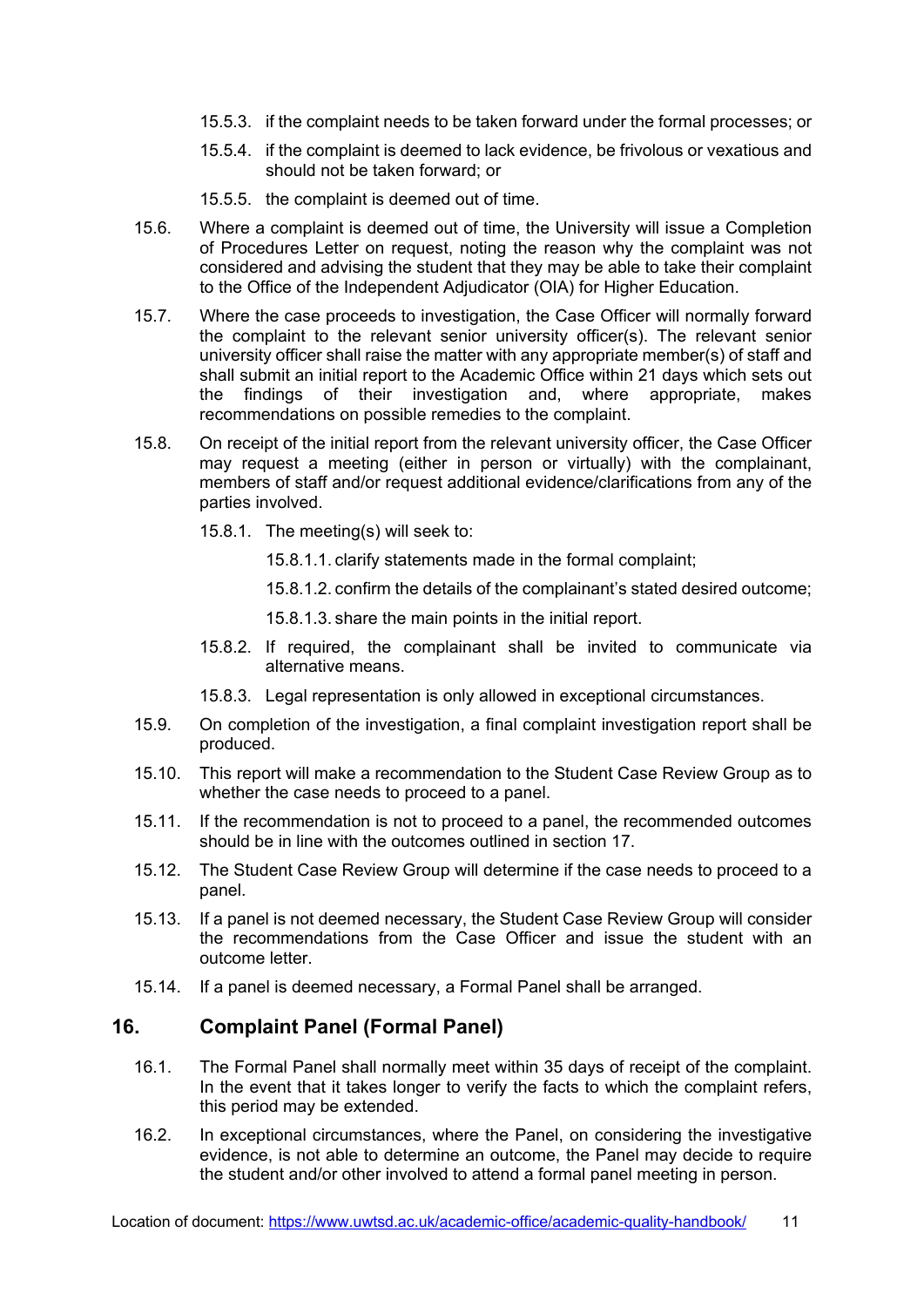- 16.3. The date of the meeting of the panel, membership, and format of the Formal Panel will be communicated to the student in advance of the proceedings, normally not less than ten days in advance of the meeting.
- 16.4. Any documentation for the meeting of the panel will be circulated to the members of the Panel, the student and the Case Officer, normally not less than five clear working days in advance of the meeting.
- 16.5. Following the meeting, the student will be formally notified of the outcome in writing within 14 days of the meeting of the Panel.
- 16.6. The Chair shall have discretion to declare inadmissible any matter introduced by the student, or by any witness or person accompanying the student, if they deem it not directly related to the contents of the complaint previously lodged in writing within the stipulated deadline.
- 16.7. Where a Formal Panel requires the advice of an expert to deal with a question of fact or special difficulty, such an expert may provide a written report in advance of the panel and, where appropriate, may be invited to the panel to provide expert evidence and advice to the Panel.

# <span id="page-11-0"></span>**17. Outcomes**

- 17.1. The Panel shall be empowered to take one of the following decisions:
	- 17.1.1. to reject the complaint;
	- 17.1.2. to partially uphold the complaint, and to instruct that appropriate action be taken to remedy the situation;
	- 17.1.3. to uphold the complaint and to instruct that appropriate action be taken to remedy the situation.
- 17.2. Remedies offered may include:
	- 17.2.1. An apology;
	- 17.2.2. Agreed remedy to learning environment or course;
	- 17.2.3. Resolution of the concern, e.g. access to service; time table or room change made;
	- 17.2.4. Mediation and conciliation;
	- 17.2.5. A financial remedy;
	- 17.2.6. Restitution of damage;
	- 17.2.7. Restorative justice.
- 17.3. The Complaints Panel may make recommendations for consideration through the University's committee structure as appropriate on any matter arising from the consideration of complaints.
- 17.4. The outcome of the Complaint shall be communicated to the student by means of a Complaint Outcome Letter, normally within 14 days of the meeting of the Complaints Panel.

# <span id="page-11-1"></span>**18. Review of Complaints Outcome (Stage 2)**

- 18.1. If the student is dissatisfied with the outcome of the formal stage, they may be able to request a review.
- 18.2. A request for a review may only be made on one or more of the following grounds: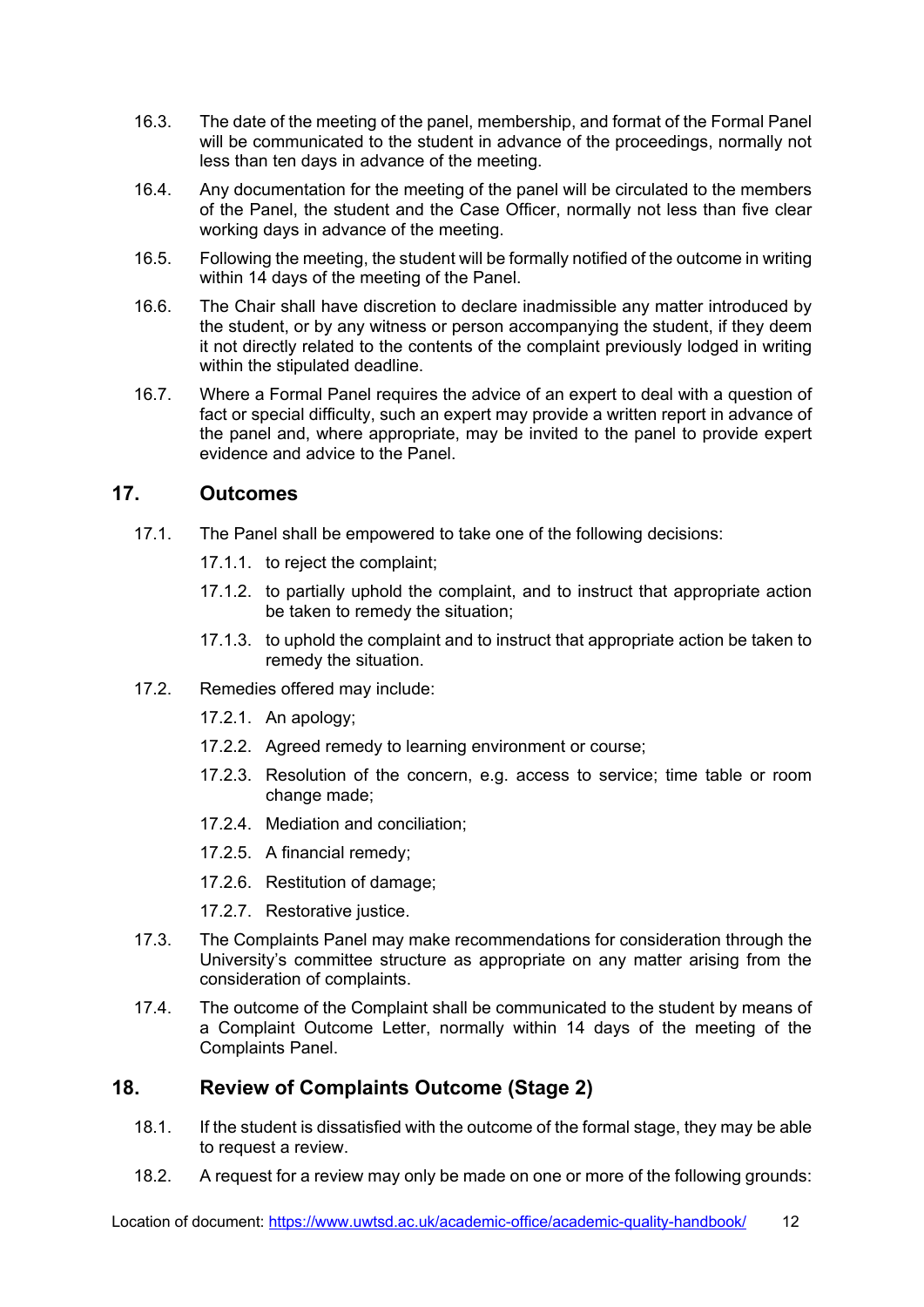- 18.2.1. irregularities in the conduct of the complaints procedure, which are of such a nature as to cause reasonable doubt whether the same decision would have been reached had they not occurred;
- 18.2.2. the existence of new material evidence which the student was unable, for compelling reasons, to provide earlier in the process;
- 18.2.3. that evidence is available to show that the outcome reached at an earlier stage was unreasonable. In this context, unreasonable shall be taken to mean that the outcome was not a possible conclusion which a similar hearing or process of consideration might have reached.
- 18.3. A request for review of the complaint outcome must be received on the required form not later than 14 days after the notification of the complaint outcome.
- 18.4. Simple notice of a desire to request a review by the student within the above deadline shall not be deemed to constitute a formal request for review and shall not be accepted.
- 18.5. A request for review received after the above deadline will be deemed to be out of time and will not be considered unless there is independent evidence to show compelling reasons as to why the request for review was not submitted in a timely manner.
- 18.6. Where a request for review is deemed out of time, the University will issue a Completion of Procedures Letter on request, noting the reason why the request for review was not considered and advising the student that they may be able to take his/her complaint to the Office of the Independent Adjudicator (OIA) for Higher Education.
- 18.7. If no request for review is received within 14 days, the University will assume that the student does not wish to request a review. Where the student subsequently requests a Completion of Procedures Letter, the University will issue a Completion of Procedures Letter, noting that the student did not engage with the request for review procedures in a timely manner and advising the student that they may be able to take his/her complaint to the Office of the Independent Adjudicator (OIA) for Higher Education.
- 18.8. A suitable senior officer shall review the request to ascertain if the request has been made on permissible grounds and if a clear case has been made. They may refuse any request which is not based on the grounds stated above or in which it is apparent that no clear case to review the complaint outcome has been made. The student shall be informed by means of a Completion of Procedures Letter that the request for review has been rejected and that the original complaint outcome stands. The student will be advised that they may be able to take their complaint to the Office of the Independent Adjudicator (OIA) for Higher Education.
- 18.9. If it is determined that the request has been made on permissible grounds and that a clear case for reviewing the complaint outcome has been made, the senior officer shall consider the request.
- 18.10. In reaching a decision, the senior officer shall base their decision on the evidence of the student's submission together with any further evidence which they consider relevant. This review stage will not usually consider the issues afresh or involve a further investigation. No meeting will be held as part of the review process. A Formal Panel can only be held if the matter has been referred back to the formal stage for reconsideration
- 18.11. The senior officer shall be empowered to take one of the following decisions:

18.11.1. to uphold the original complaint outcome;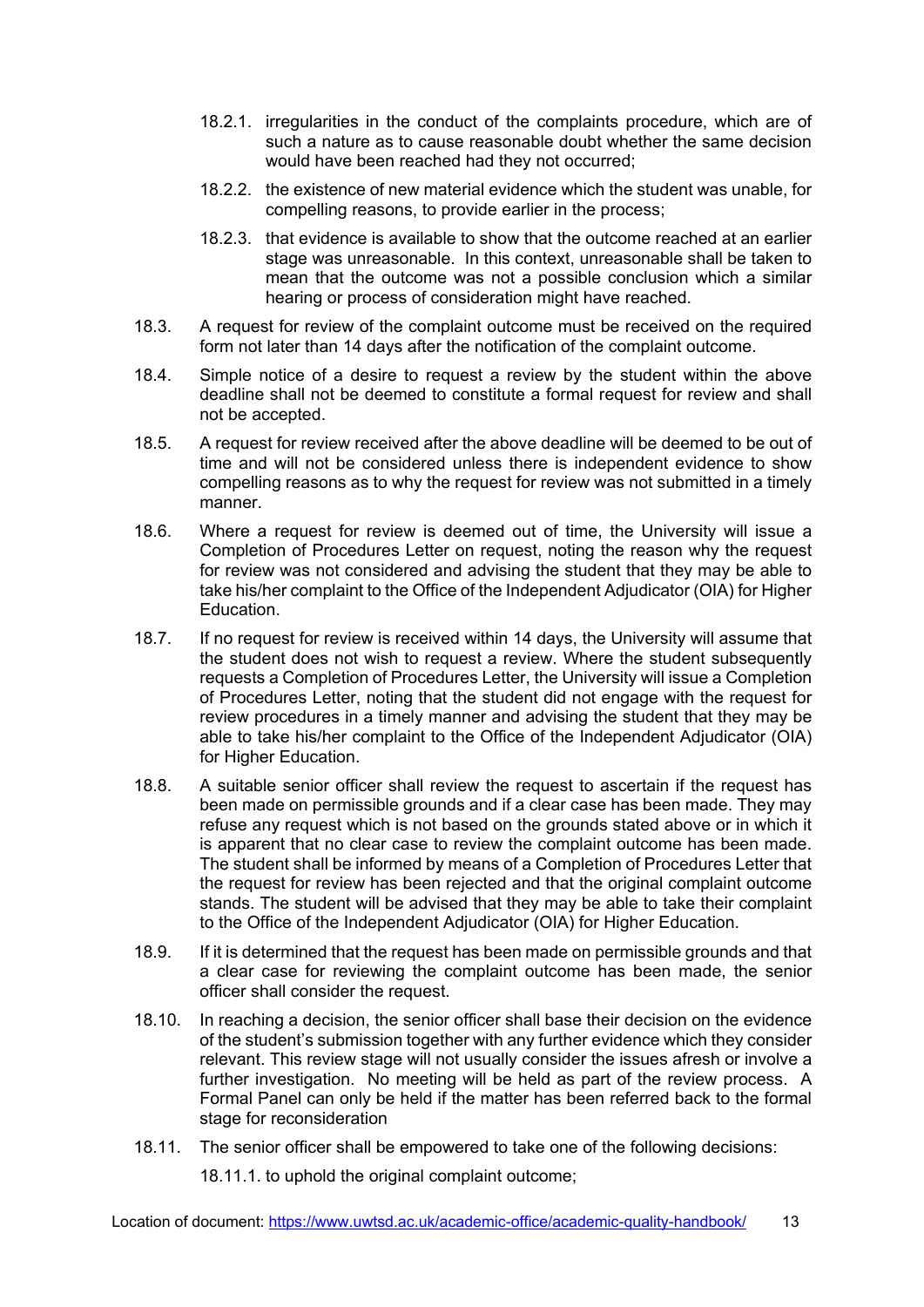18.11.2. to reverse the complaint decision and uphold the original decision;

18.11.3. to refer the complaint back to a Formal Panel;

18.11.4. to instruct that appropriate action be taken to remedy the situation.

- 18.12. The decision of the senior officer shall be final, and the matter shall, therefore, be regarded as closed. There shall be no further discussion of the decision of the senior officer with the student or any other person. There shall be no right to request a further review of the complaint outcome.
- 18.13. The decision of the senior officer shall be communicated to the student, normally within 28 days of receipt of the request for review by a revised complaint outcome letter. If the review of outcome is rejected, the student will be advised, by means of a Completion of Procedures letter, that they may be able to take their complaint to the Office of the Independent Adjudicator (OIA) for Higher Education.
- 18.14. If on receipt of the revised Complaint Outcome Letter, if the student is dissatisfied with the outcome, the student may request a Completion of Procedures Letter be issued which will advise the student that they may be able to take his/her complaint to the Office of the Independent Adjudicator (OIA) for Higher Education.

### <span id="page-13-0"></span>**19. Completion of Procedures and Independent Review**

19.1. Complaints to the Office of the Independent Adjudicator (OIA) for Higher Education must be made within 12 months of the effective date of the Completion of Procedures Letter. The effective date of a Completion of Procedures Letter will normally be the date on which it is issued. Where a request for review is deemed out of time or where a Completion of Procedures Letter is requested more than 30 days after the notification of the final decision, the effective date of any Completion of Procedures Letter will normally be the date upon which the final decision was made. Full details of the procedure will be available from the OIA website: [www.oiahe.org.uk](http://www.oiahe.org.uk/).

### <span id="page-13-1"></span>**20. Confidentiality parameters**

- 20.1. The University will be mindful of its obligations under relevant data protection regulations and the Equality Act 2010 in relation to any information shared about the complaint.
- 20.2. All parties will be reminded of the confidentiality associated with the procedures outlined above. Information associated with the case will be disclosed to as few people as possible.

#### <span id="page-13-2"></span>**21. Standard time-lines**

21.1. Throughout the policy standard time-lines are mentioned for key stages of the process. The University will wherever possible seek to adhere to the time limits outlined within these procedures, but in cases where there are special circumstances which require variance from specified time limits, the student and any other relevant parties will be advised of the reasons for this. Processes may need to be suspended.

| <b>Key stage</b> | <b>Standard time-line</b>                                                                       |
|------------------|-------------------------------------------------------------------------------------------------|
| l Officers       | Invitation to meetings with Case   Notice provided not less than 2 days before  <br>the meeting |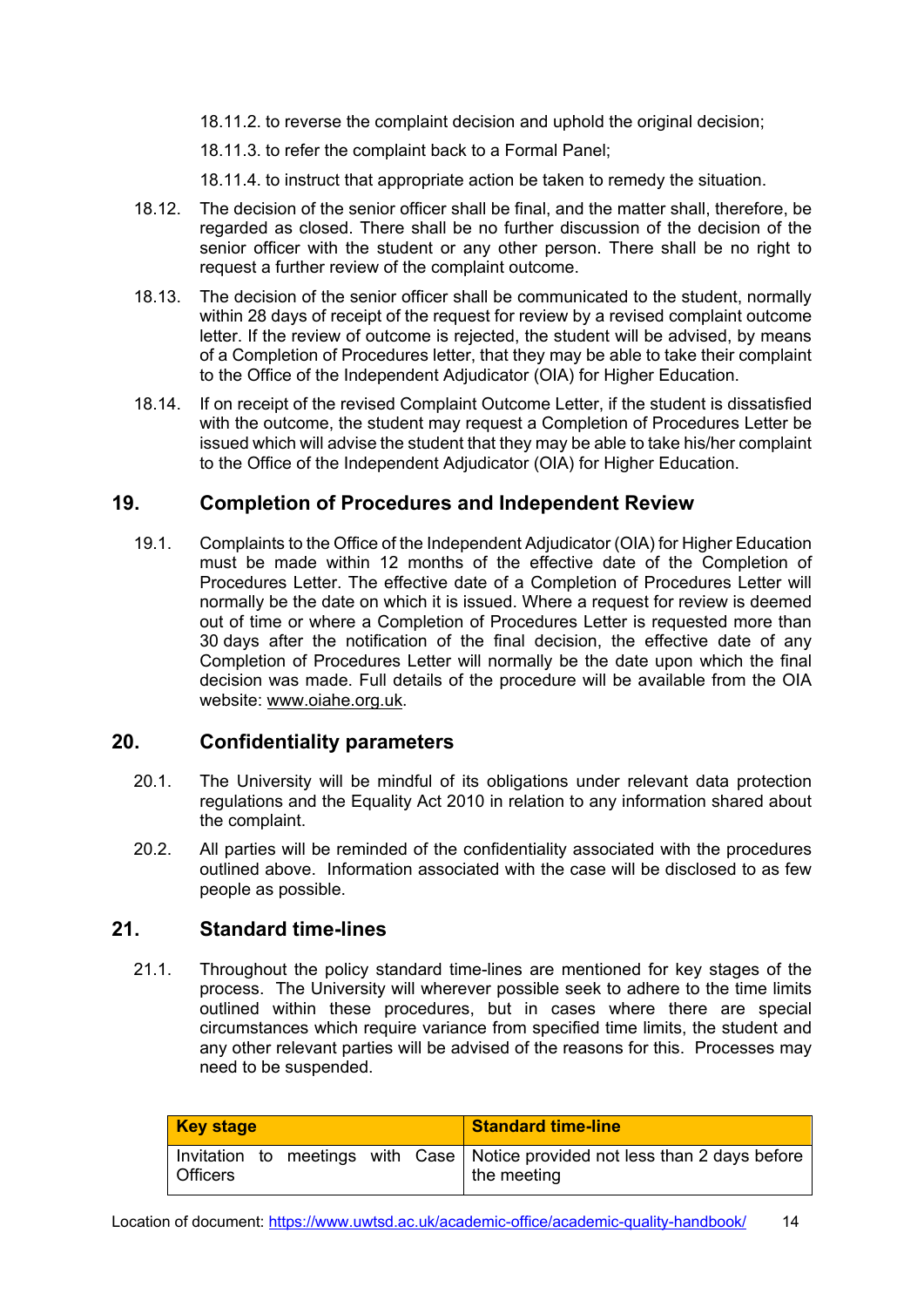| <b>Key stage</b>                                                                        | <b>Standard time-line</b>                                          |
|-----------------------------------------------------------------------------------------|--------------------------------------------------------------------|
|                                                                                         |                                                                    |
| Completion of investigative process                                                     | Within 21 days                                                     |
| Information about the format of the<br>formal panel, membership, date and<br>venue      | Notice provided not less than 10 days in<br>advance of the meeting |
| Circulation of any documentation<br>associated with the meeting of the<br>panel         | Notice provided not less than 5 days in<br>advance of the meeting  |
| Notification in writing of the complaint<br>outcome following a Formal panel<br>meeting | Within 14 days                                                     |
| Completion of the formal process                                                        | 40 days                                                            |
| Review of outcome request                                                               | Within 14 days of the date of the notification<br>of the outcome   |
| Completion of the review of outcome<br>process                                          | Within 28 days of the complaint<br>being<br>received               |

# <span id="page-14-0"></span>**22. Monitoring**

22.1. A student case overview report will be submitted annually to Senate and the relevant Council Committee by the Associate Pro Vice-Chancellor (Academic Experience). This report will also monitor the effectiveness of the policy.

# <span id="page-14-1"></span>**23. Resource implications**

| <b>Implication</b> | <b>Detail</b>                                                                                                                                                                                                             |
|--------------------|---------------------------------------------------------------------------------------------------------------------------------------------------------------------------------------------------------------------------|
| Finance            | Training for all University members of staff involved in complaint<br>procedures (e.g. Case Officers, Chairs and members of<br>Complaints Panels, staff providing support to students, Senior<br>Officers, minute takers) |
| Staff              | No additional resource anticipated.                                                                                                                                                                                       |
| Assets             | There are no identified asset costs.                                                                                                                                                                                      |
| Partners           | Consideration will be given to the application of this policy across<br>the dual-sector group.                                                                                                                            |
| <b>Timescales</b>  | Once approved the policy will be implemented immediately. The<br>policy will be regularly monitored to ensure ongoing compliance<br>with relevant legislation.                                                            |
| Leadership         | APVC (Academic Experience)                                                                                                                                                                                                |